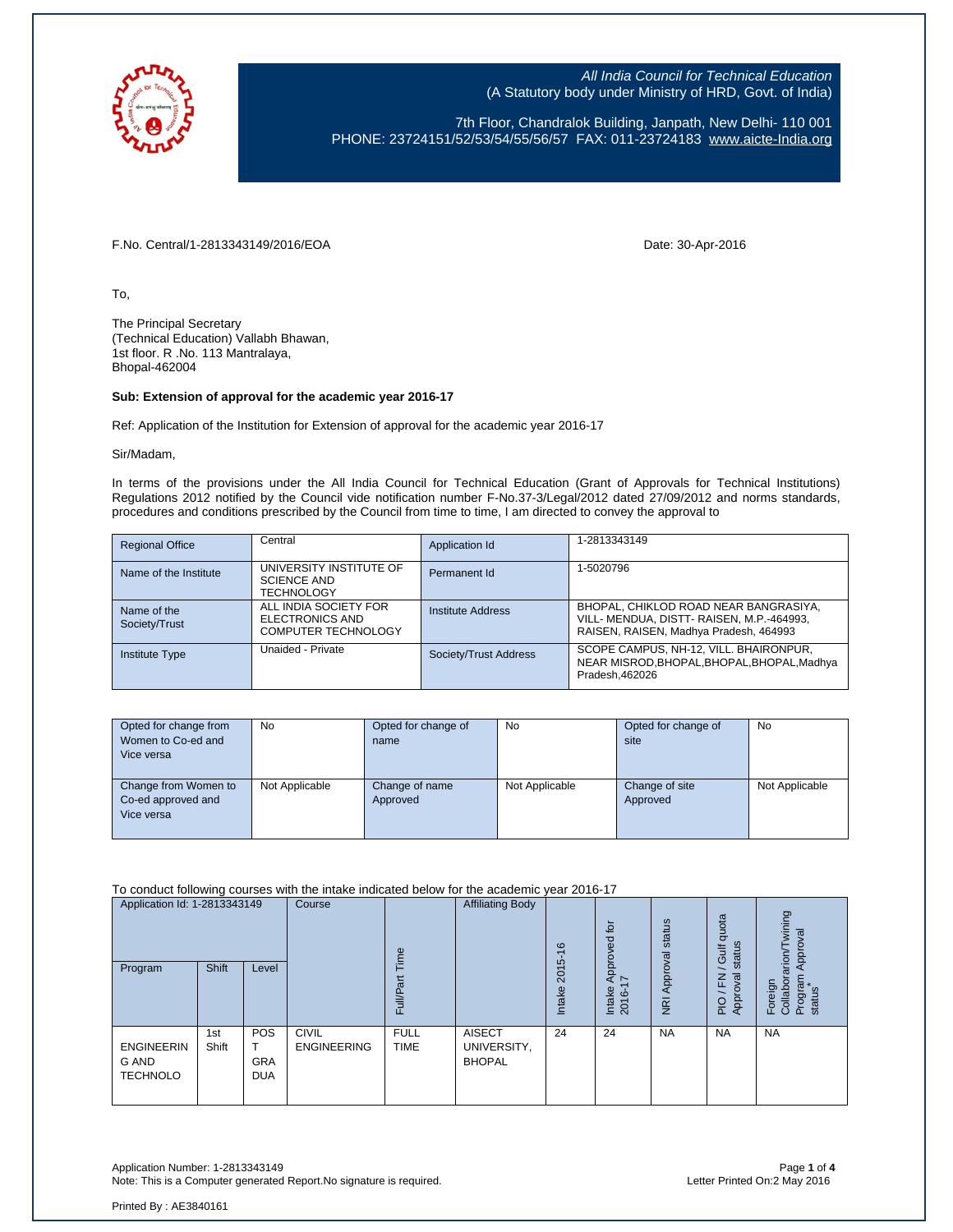

7th Floor, Chandralok Building, Janpath, New Delhi- 110 001 PHONE: 23724151/52/53/54/55/56/57 FAX: 011-23724183 [www.aicte-India.org](http://www.aicte-india.org/)

| GY                                                  |              | <b>TE</b>                                          |                                                                      |                            |                                               |    |    |           |           |           |
|-----------------------------------------------------|--------------|----------------------------------------------------|----------------------------------------------------------------------|----------------------------|-----------------------------------------------|----|----|-----------|-----------|-----------|
|                                                     |              |                                                    |                                                                      |                            |                                               |    |    |           |           |           |
| <b>ENGINEERIN</b><br>G AND<br><b>TECHNOLO</b><br>GY | 1st<br>Shift | POS<br>T.<br>GRA<br><b>DUA</b><br>TE.              | <b>COMPUTER</b><br><b>SCIENCE AND</b><br><b>ENGINEERING</b>          | <b>FULL</b><br><b>TIME</b> | <b>AISECT</b><br>UNIVERSITY,<br><b>BHOPAL</b> | 18 | 18 | <b>NA</b> | <b>NA</b> | <b>NA</b> |
| <b>ENGINEERIN</b><br>G AND<br><b>TECHNOLO</b><br>GY | 1st<br>Shift | POS<br>T.<br>GRA<br><b>DUA</b><br><b>TE</b>        | <b>POWER</b><br><b>SYSTEMS</b>                                       | <b>FULL</b><br><b>TIME</b> | <b>AISECT</b><br>UNIVERSITY,<br><b>BHOPAL</b> | 24 | 24 | <b>NA</b> | <b>NA</b> | <b>NA</b> |
| <b>ENGINEERIN</b><br>G AND<br><b>TECHNOLO</b><br>GY | 1st<br>Shift | POS<br>T.<br>GRA<br><b>DUA</b><br>TE               | <b>PRODUCTION</b><br><b>ENGINEERING</b>                              | <b>FULL</b><br><b>TIME</b> | <b>AISECT</b><br>UNIVERSITY,<br><b>BHOPAL</b> | 24 | 24 | <b>NA</b> | <b>NA</b> | <b>NA</b> |
| <b>ENGINEERIN</b><br>G AND<br><b>TECHNOLO</b><br>GY | 1st<br>Shift | POS<br>T<br>GRA<br><b>DUA</b><br><b>TE</b>         | <b>THERMAL</b><br><b>ENGINEERING</b>                                 | <b>FULL</b><br><b>TIME</b> | <b>AISECT</b><br>UNIVERSITY,<br><b>BHOPAL</b> | 24 | 24 | <b>NA</b> | <b>NA</b> | <b>NA</b> |
| <b>ENGINEERIN</b><br>G AND<br><b>TECHNOLO</b><br>GY | 1st<br>Shift | POS<br>T.<br>GRA<br><b>DUA</b><br>TE.              | <b>VLSI</b>                                                          | <b>FULL</b><br><b>TIME</b> | <b>AISECT</b><br>UNIVERSITY,<br><b>BHOPAL</b> | 24 | 24 | <b>NA</b> | <b>NA</b> | <b>NA</b> |
| <b>ENGINEERIN</b><br>G AND<br><b>TECHNOLO</b><br>GY | 1st<br>Shift | POS<br>T.<br>GRA<br><b>DUA</b><br><b>TE</b>        | <b>WIRELESS</b><br>AND MOBILE<br><b>COMMUNICATI</b><br><b>ONS</b>    | <b>FULL</b><br><b>TIME</b> | <b>AISECT</b><br>UNIVERSITY,<br><b>BHOPAL</b> | 24 | 24 | <b>NA</b> | <b>NA</b> | <b>NA</b> |
| <b>ENGINEERIN</b><br>G AND<br><b>TECHNOLO</b><br>GY | 1st<br>Shift | <b>UND</b><br>ER<br>GRA<br><b>DUA</b><br><b>TE</b> | <b>CIVIL</b><br><b>ENGINEERING</b>                                   | <b>FULL</b><br><b>TIME</b> | <b>AISECT</b><br>UNIVERSITY,<br><b>BHOPAL</b> | 60 | 60 | <b>NA</b> | <b>NA</b> | <b>NA</b> |
| <b>ENGINEERIN</b><br>G AND<br><b>TECHNOLO</b><br>GY | 1st<br>Shift | <b>UND</b><br>ER<br>GRA<br><b>DUA</b><br>TE.       | <b>COMPUTER</b><br><b>SCIENCE AND</b><br><b>ENGINEERING</b>          | <b>FULL</b><br><b>TIME</b> | <b>AISECT</b><br>UNIVERSITY,<br><b>BHOPAL</b> | 60 | 60 | <b>NA</b> | <b>NA</b> | <b>NA</b> |
| <b>ENGINEERIN</b><br>G AND<br><b>TECHNOLO</b><br>GY | 1st<br>Shift | <b>UND</b><br>ER<br>GRA<br><b>DUA</b><br>TE.       | <b>ELECTRICAL</b><br>AND<br><b>ELECTRONICS</b><br><b>ENGINEERING</b> | <b>FULL</b><br><b>TIME</b> | <b>AISECT</b><br>UNIVERSITY,<br><b>BHOPAL</b> | 60 | 60 | <b>NA</b> | <b>NA</b> | <b>NA</b> |
|                                                     | 1st          | <b>UND</b>                                         | <b>ELECTRONICS</b>                                                   | <b>FULL</b>                | <b>AISECT</b>                                 | 60 | 60 | <b>NA</b> | <b>NA</b> | <b>NA</b> |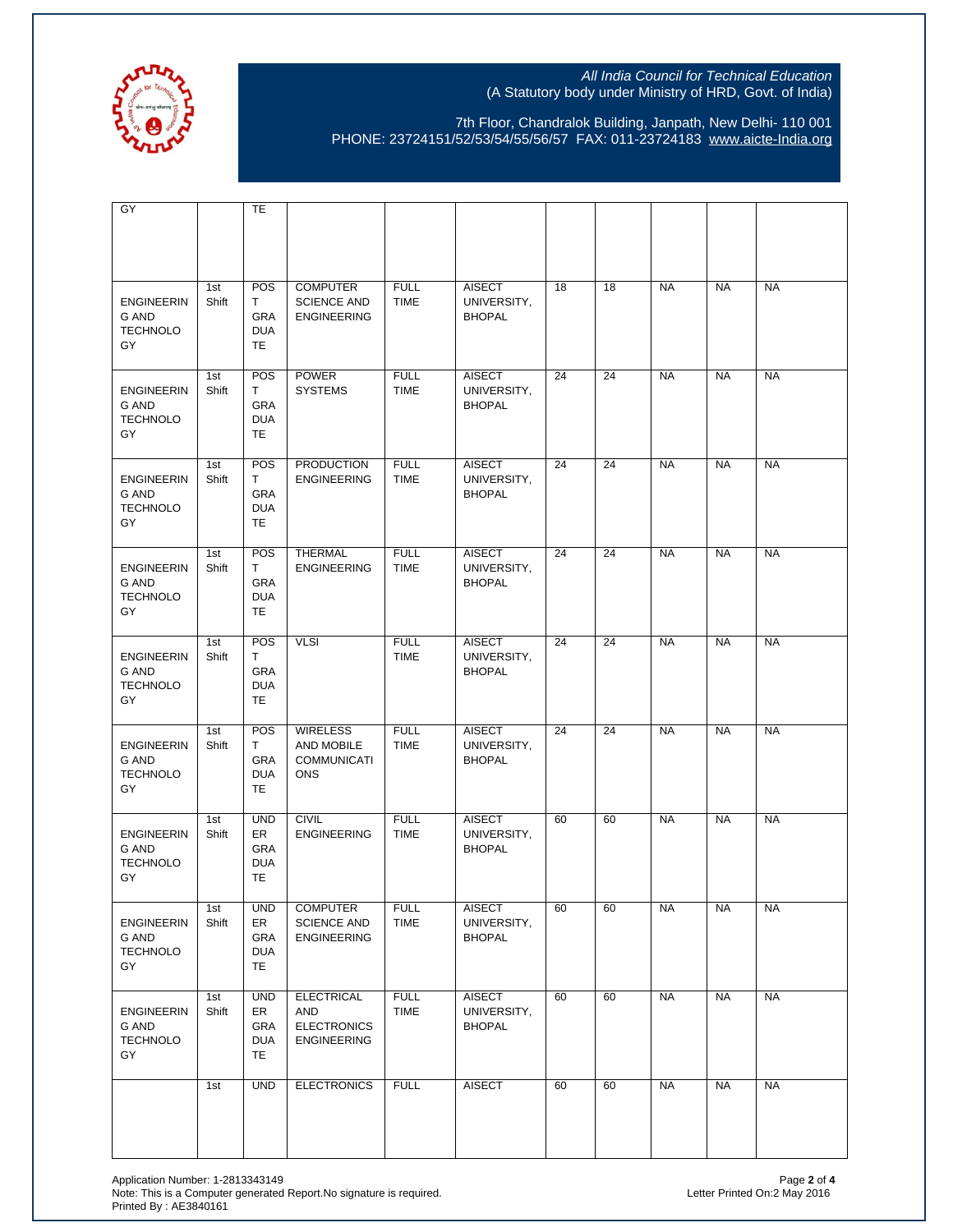

7th Floor, Chandralok Building, Janpath, New Delhi- 110 001 PHONE: 23724151/52/53/54/55/56/57 FAX: 011-23724183 [www.aicte-India.org](http://www.aicte-india.org/)

| <b>ENGINEERIN</b><br>G AND<br><b>TECHNOLO</b><br>GY | Shift                    | ER<br>GRA<br><b>DUA</b><br><b>TE</b>                       | &<br><b>COMMUNICATI</b><br>ON ENGG                                          | <b>TIME</b>                | UNIVERSITY,<br><b>BHOPAL</b>                  |    |    |           |           |           |
|-----------------------------------------------------|--------------------------|------------------------------------------------------------|-----------------------------------------------------------------------------|----------------------------|-----------------------------------------------|----|----|-----------|-----------|-----------|
| <b>ENGINEERIN</b><br>G AND<br><b>TECHNOLO</b><br>GY | 1st<br>Shift             | <b>UND</b><br>ER<br>GRA<br><b>DUA</b><br><b>TE</b>         | <b>INFORMATION</b><br><b>TECHNOLOGY</b>                                     | <b>FULL</b><br><b>TIME</b> | <b>AISECT</b><br>UNIVERSITY,<br><b>BHOPAL</b> | 60 | 60 | <b>NA</b> | <b>NA</b> | <b>NA</b> |
| <b>ENGINEERIN</b><br>G AND<br><b>TECHNOLO</b><br>GY | 1st<br>Shift             | <b>UND</b><br>ER.<br><b>GRA</b><br><b>DUA</b><br><b>TE</b> | <b>MECHANICAL</b><br><b>ENGINEERING</b>                                     | <b>FULL</b><br><b>TIME</b> | <b>AISECT</b><br>UNIVERSITY,<br><b>BHOPAL</b> | 60 | 60 | <b>NA</b> | <b>NA</b> | <b>NA</b> |
| <b>ENGINEERIN</b><br>G AND<br><b>TECHNOLO</b><br>GY | 2nd<br>Shift             | DIPL<br><b>OMA</b>                                         | <b>CIVIL</b><br><b>ENGINEERING</b>                                          | <b>FULL</b><br><b>TIME</b> | <b>AISECT</b><br>UNIVERSITY,<br><b>BHOPAL</b> | 60 | 60 | <b>NA</b> | <b>NA</b> | <b>NA</b> |
| <b>ENGINEERIN</b><br>G AND<br><b>TECHNOLO</b><br>GY | 2 <sub>nd</sub><br>Shift | <b>DIPL</b><br><b>OMA</b>                                  | <b>ELECTRICAL</b><br><b>AND</b><br><b>ELECTRONICS</b><br><b>ENGINEERING</b> | <b>FULL</b><br><b>TIME</b> | <b>AISECT</b><br>UNIVERSITY,<br><b>BHOPAL</b> | 60 | 60 | <b>NA</b> | <b>NA</b> | <b>NA</b> |
| <b>ENGINEERIN</b><br>G AND<br><b>TECHNOLO</b><br>GY | 2nd<br>Shift             | <b>DIPL</b><br><b>OMA</b>                                  | <b>MECHANICAL</b><br><b>ENGINEERING</b>                                     | <b>FULL</b><br><b>TIME</b> | <b>AISECT</b><br>UNIVERSITY,<br><b>BHOPAL</b> | 60 | 60 | <b>NA</b> | <b>NA</b> | <b>NA</b> |
| MANAGEME<br>NT.                                     | 1st<br>Shift             | POS<br>T.<br><b>GRA</b><br><b>DUA</b><br><b>TE</b>         | <b>MASTERS IN</b><br><b>BUSINESS</b><br><b>ADMINISTRATI</b><br>ON           | <b>FULL</b><br><b>TIME</b> | <b>AISECT</b><br>UNIVERSITY,<br><b>BHOPAL</b> | 60 | 60 | <b>NA</b> | <b>NA</b> | <b>NA</b> |

The above mentioned approval is subject to the condition that UNIVERSITY INSTITUTE OF SCIENCE AND TECHNOLOGY shall follow and adhere to the Regulations, guidelines and directions issued by AICTE from time to time and the undertaking / affidavit given by the institution along with the application submitted by the institution on portal.

In case of any differences in content in this Computer generated Extension of Approval Letter, the content/information as approved by the Executive Council / General Council as available on the record of AICTE shall be final and binding.

Strict compliance of Anti-Ragging Regulation:- Approval is subject to strict compliance of provisions made in AICTE Regulation notified vide F. No. 37-3/Legal/AICTE/2009 dated July 1, 2009 for Prevention and Prohibition of Ragging in Technical Institutions. In case Institution fails to take adequate steps to Prevent Ragging or fails to act in accordance with AICTE Regulation or fails to punish perpetrators or incidents of Ragging, it will be liable to take any action as defined under clause 9(4) of the said Regulation.

 **Note: Validity of the course details may be verified at www.aicte-india.org** 

**Prof. Alok Prakash Mittal**